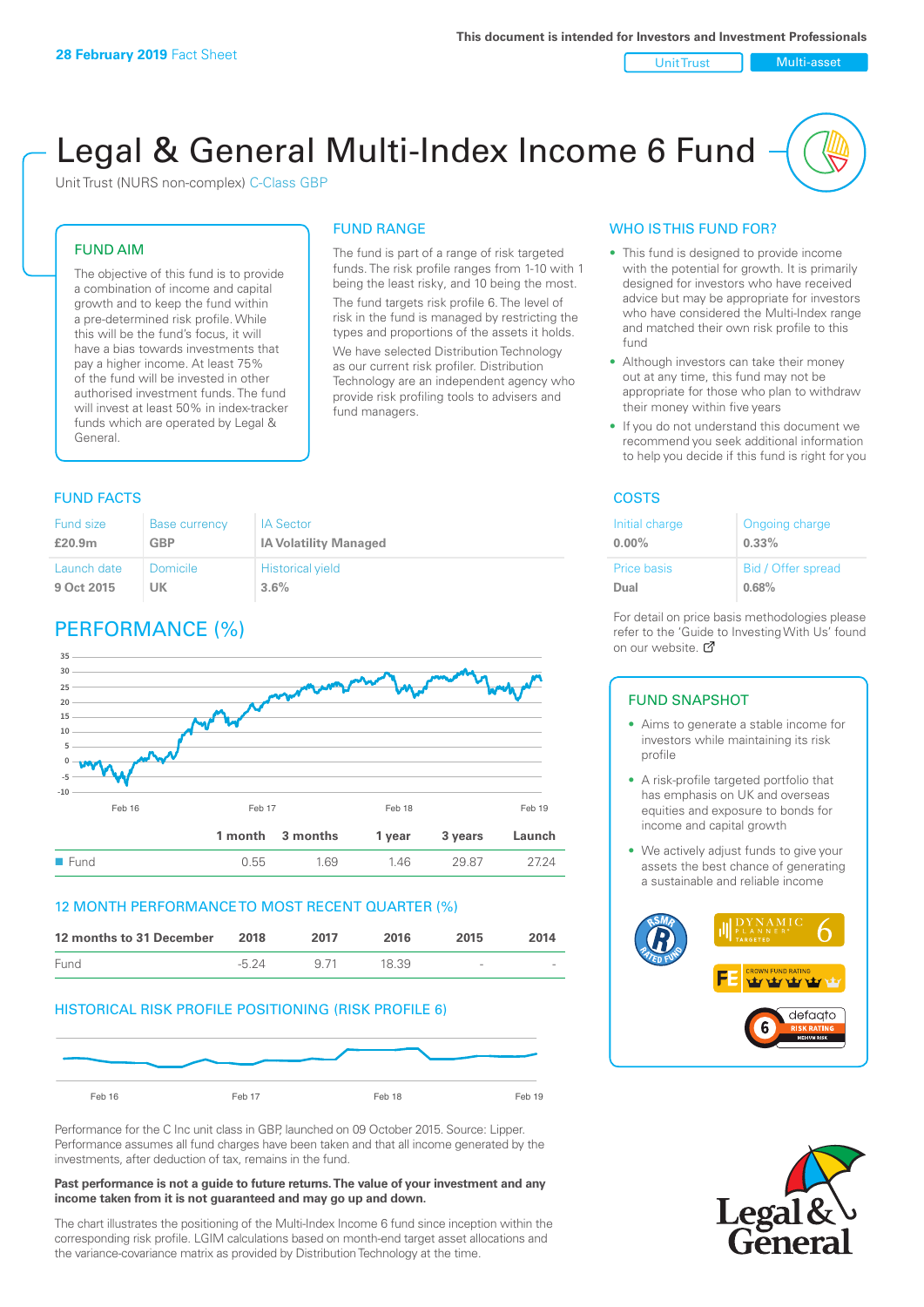## Legal & General Multi-Index Income 6 Fund

Unit Trust (NURS non-complex) C-Class GBP

## PORTFOLIO BREAKDOWN

All data source LGIM unless otherwise stated. Totals may not sum due to rounding.





## FUND MANAGERS

The fund managers have responsibility for managing the multi-index fund range. They are part of the Multi-Asset Funds (MAF) team in LGIM. This team focuses on designing and managing multi-asset funds that are tailored to match the specific objectives of various client types. The team sits within a wider Asset Allocation team which combines both depth of experience with a broad range of expertise from different fields, including fund management, investment consulting and risk management roles.

## TOP 10 HOLDINGS (%)

| <b>L&amp;G UK Index Trust</b>                                    | 11.1 |
|------------------------------------------------------------------|------|
| iShares UK Dividend UCITS ETF                                    | 10.3 |
| L&G Emerging Markets Government Bond (US\$) Index Fund           | 7.9  |
| L&G Emerging Markets Government Bond (Local Currency) Index Fund | 7.2  |
| L&G High Income Trust                                            | 6.0  |
| L&G US Index Trust                                               | 6.0  |
| L&G Global Emerging Markets Index Fund                           | 5.2  |
| <b>L&amp;G Pacific Index Trust</b>                               | 5.2  |
| L&G European Index Trust                                         | 5.1  |
| iShares Euro Dividend UCITS ETF                                  | 4.0  |